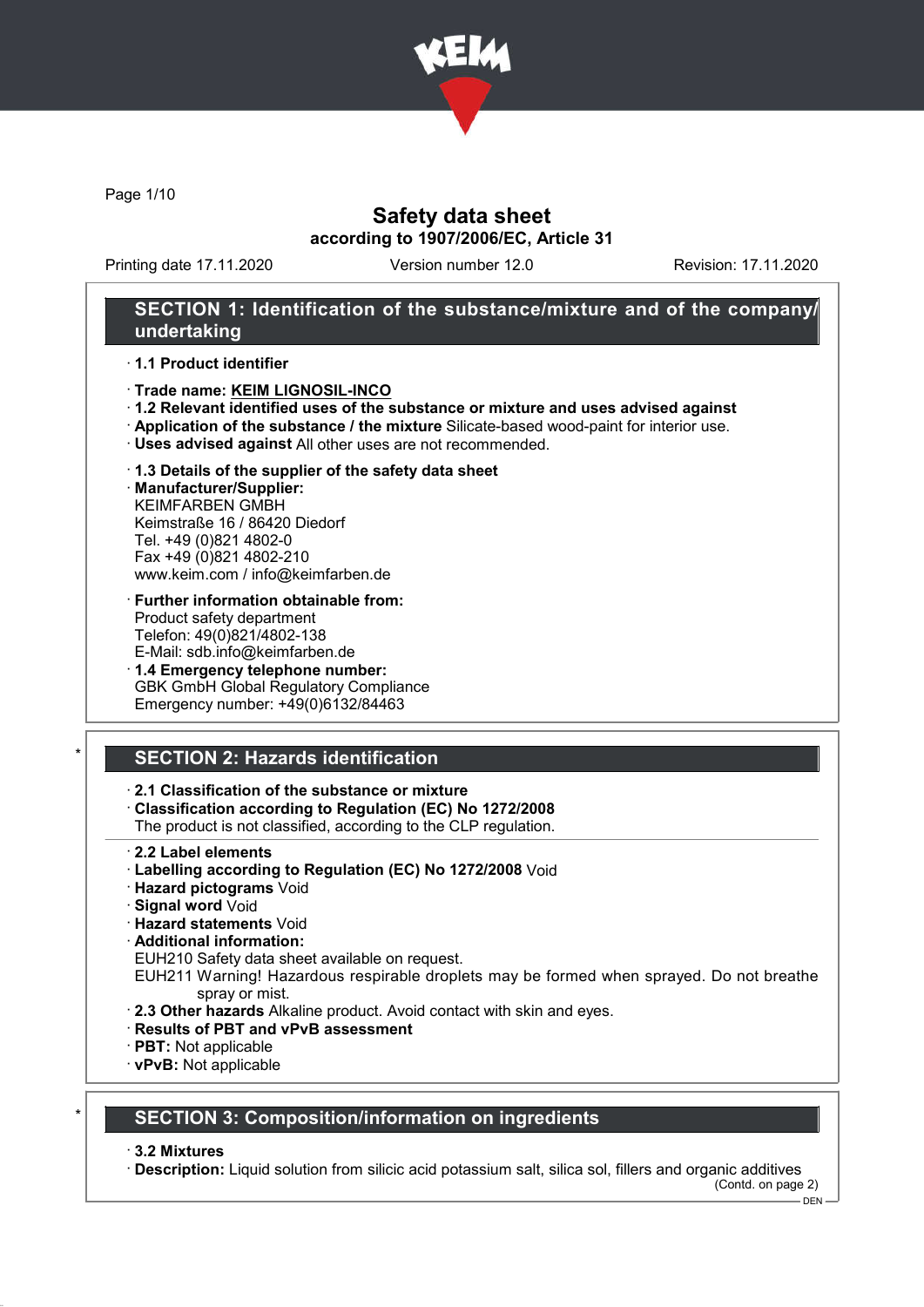

Page 2/10

# Safety data sheet according to 1907/2006/EC, Article 31

Printing date 17.11.2020 Version number 12.0 Revision: 17.11.2020

### Trade name: KEIM LIGNOSIL-INCO

| CAS: 13463-67-7<br>EINECS: 236-675-5<br>Index number: 022-006-00-2<br>Reg.nr.: 01-2119486799-10- | titanium dioxide [in powder form containing 1 % or more]<br>of particles with aerodynamic diameter $\leq 10 \ \mu m$ ]<br><b>◆ Carc. 2, H351</b>                                   | 10-25%    |
|--------------------------------------------------------------------------------------------------|------------------------------------------------------------------------------------------------------------------------------------------------------------------------------------|-----------|
| <b>XXXX</b>                                                                                      |                                                                                                                                                                                    |           |
| CAS: 1312-76-1<br>EINECS: 215-199-1<br>Reg.nr.: 01-2119456888-17-<br><b>XXXX</b>                 | Silicic acid, potassium salt<br>Skin Irrit. 2, H315; Eye Irrit. 2, H319<br>Specific concentration limits:<br>Skin Irrit. 2; H315: $C \ge 40$ %<br>Eye Irrit. 2; H319: $C \ge 40$ % | $< 2.5\%$ |

# SECTION 4: First aid measures

· 4.1 Description of first aid measures

- · General information: Immediately remove any clothing soiled by the product. When seeing the doctor we suggest to present this safety data sheet. · After inhalation: Supply fresh air; consult doctor in case of complaints. · After skin contact: Immediately wash with water and soap and rinse thoroughly. Do not use solvents or thinners. If skin irritation continues, consult a doctor. · After eye contact: Rinse opened eye for several minutes under running water. Then consult a doctor. · After swallowing: Rinse mouth and throat well with water. Do not induce vomiting; call for medical help immediately.
- · 4.2 Most important symptoms and effects, both acute and delayed No further relevant information available.
- · 4.3 Indication of any immediate medical attention and special treatment needed No further relevant information available.

# SECTION 5: Firefighting measures

· 5.1 Extinguishing media · Suitable extinguishing agents: Product itself does not burn. Co-ordinate fire-fighting measures to the fire surroundings. · 5.2 Special hazards arising from the substance or mixture In case of fire, the following can be released: silicon dioxid (SiO2) carbon oxide (COx) · 5.3 Advice for firefighters · Specila protective equipment: Wear self-contained respiratory protective device.

(Contd. on page 3)

 $-$  DEN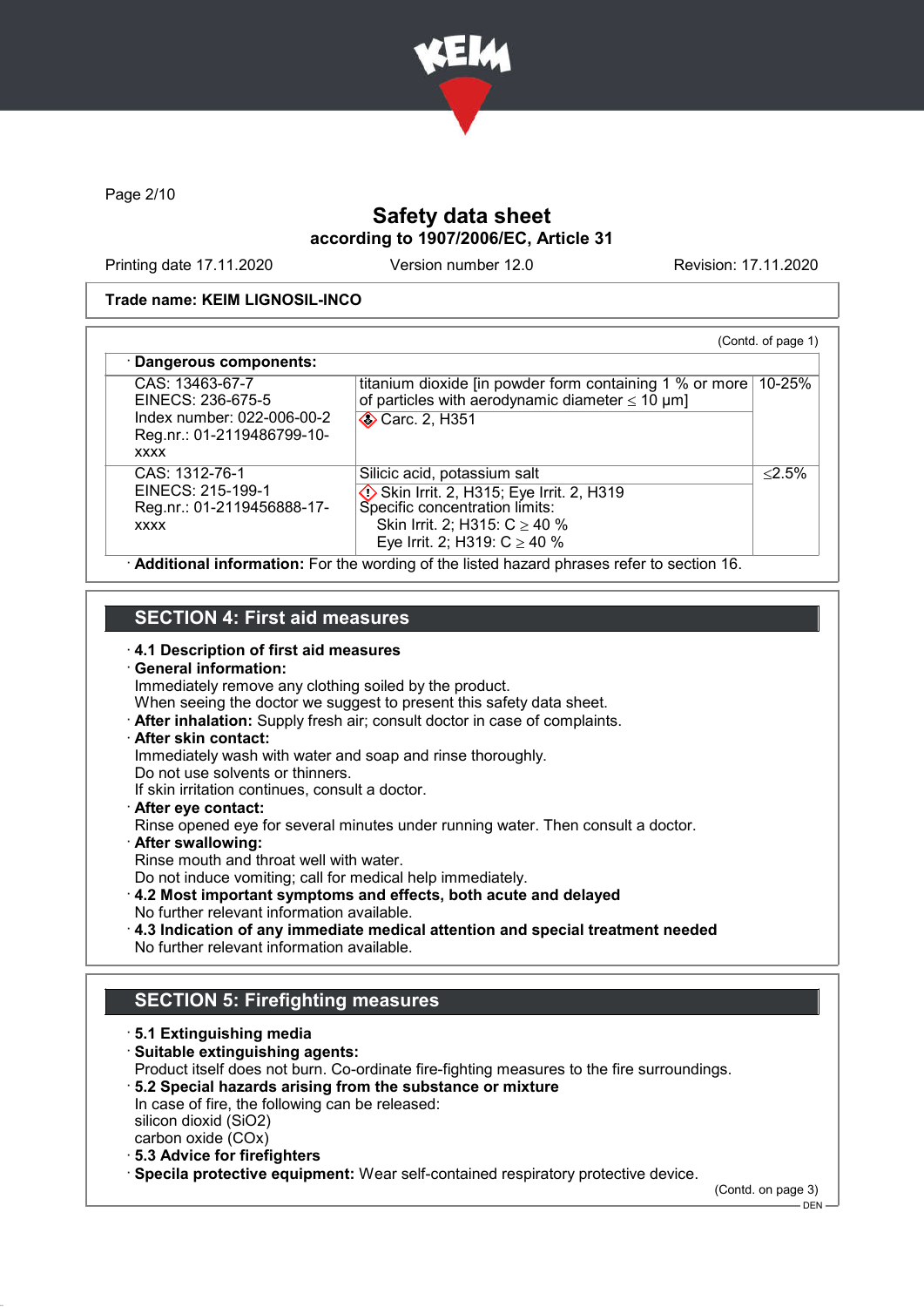

Page 3/10

# Safety data sheet according to 1907/2006/EC, Article 31

Printing date 17.11.2020 Version number 12.0 Revision: 17.11.2020

### Trade name: KEIM LIGNOSIL-INCO

### · Additional information

(Contd. of page 2)

Dispose of fire debris and contaminated fire fighting water in accordance with official regulations. In case of fire do not breathe smoke, fumes and vapours.

# SECTION 6: Accidental release measures

· 6.1 Personal precautions, protective equipment and emergency procedures Respect the protection rules (see section 7 a. 8). Avoid contact with skin and eyes. Particular danger of slipping on leaked/spilled product. Ensure adequate ventilation · 6.2 Environmental precautions: Do not allow product to reach soil, sewage system or any water course. Follow local governmental rules and regulations. · 6.3 Methods and material for containment and cleaning up:

Absorb with liquid-binding material (sand, diatomite, acid binders, universal binders, sawdust). Dispose of the material collected according to regulations. Clear contaminated areas thoroughly.

Flush rests with sufficient amount of water.

· 6.4 Reference to other sections See Section 7 for information on safe handling. See Section 8 for information on personal protection equipment. See Section 13 for disposal information.

# SECTION 7: Handling and storage

· 7.1 Precautions for safe handling Keep receptacles tightly sealed. Avoid contact with skin and eyes. Do not inhale aerosols. See item 8 (8.2) for information about suitable protective equipment and technical precautions. Respect the protection rules. Information about fire - and explosion protection: Cool endangered receptacles with water spray. · 7.2 Conditions for safe storage, including any incompatibilities · Storage: · Requirements to be met by storerooms and receptacles: Store only in unopened original receptacles. Keep in the original containers in a cool and dry place. · Information about storage in one common storage facility: Do not store together with acids. · Further information about storage conditions: Store in cool, dry conditions in well sealed receptacles. Protect from frost. Protect from heat and direct sunlight. Storage class: 12 (Contd. on page 4)  $-$  DEN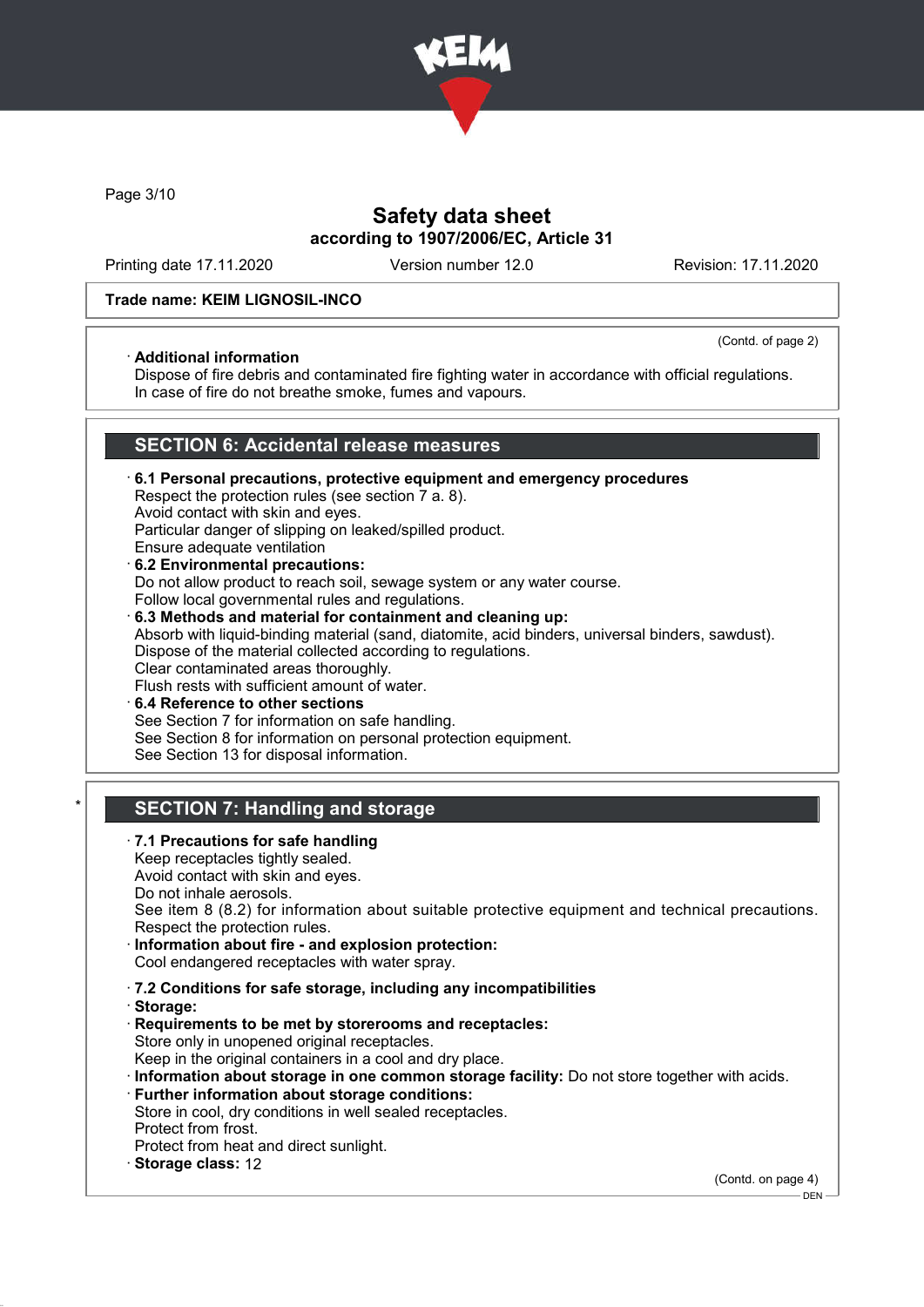

Page 4/10

# Safety data sheet according to 1907/2006/EC, Article 31

Printing date 17.11.2020 Version number 12.0 Revision: 17.11.2020

#### Trade name: KEIM LIGNOSIL-INCO

(Contd. of page 3)

· 7.3 Specific end use(s) No further relevant information available.

### SECTION 8: Exposure controls/personal protection

#### · 8.1 Control parameters

· Ingredients with limit values that require monitoring at the workplace:

13463-67-7 titanium dioxide [in powder form containing 1 % or more of particles with aerodynamic diameter  $\leq 10 \mu m$ ]

AGW (Germany) Long-term value: 1.25\* 10\*\* mg/m<sup>3</sup> 2(II);\*alveolengängig\*\*einatembar; AGS, DFG

### 14808-60-7 Quartz (SiO2)

MAK (Germany) alveolengängige Fraktion

Additional information: The lists valid during the making were used as basis.

#### · 8.2 Exposure controls

- · Personal protective equipment:
- · General protective and hygienic measures:

Avoid contact with the eyes and skin.

Do not inhale aerosols.

Wash hands before breaks and at the end of work.

Immediately remove all soiled and contaminated clothing.

#### **Respiratory protection:**

Use suitable respiratory protective device only when aerosol or mist is formed. Filter: P

· Protection of hands: Protective gloves

#### · Material of gloves

suitable material e.g.:

Nitrile impregnated cotton-gloves

Natural rubber, NR

Recommended thickness of the material:  $> 0.6$  mm

The selection of the suitable gloves does not only depend on the material, but also on further marks of quality and varies from manufacturer to manufacturer. As the product is a preparation of several substances, the resistance of the glove material can not be calculated in advance and has therefore to be checked prior to the application.

Penetration time of glove material Value for the permeation: level  $\geq 6$  (480 min)

The determined penetration times according to EN 16523-1:2015 are not performed under practical conditions. Therefore a maximum wearing time, which corresponds to 50% of the penetration time, is recommended.

The exact break trough time has to be found out by the manufacturer of the protective gloves and has to be observed.

- **Eve protection: Tightly sealed goggles**
- · Body protection: Protective work clothing
- · Limitation and supervision of exposure into the environment See Section 12 and 6.2

(Contd. on page 5)

 $-$  DEN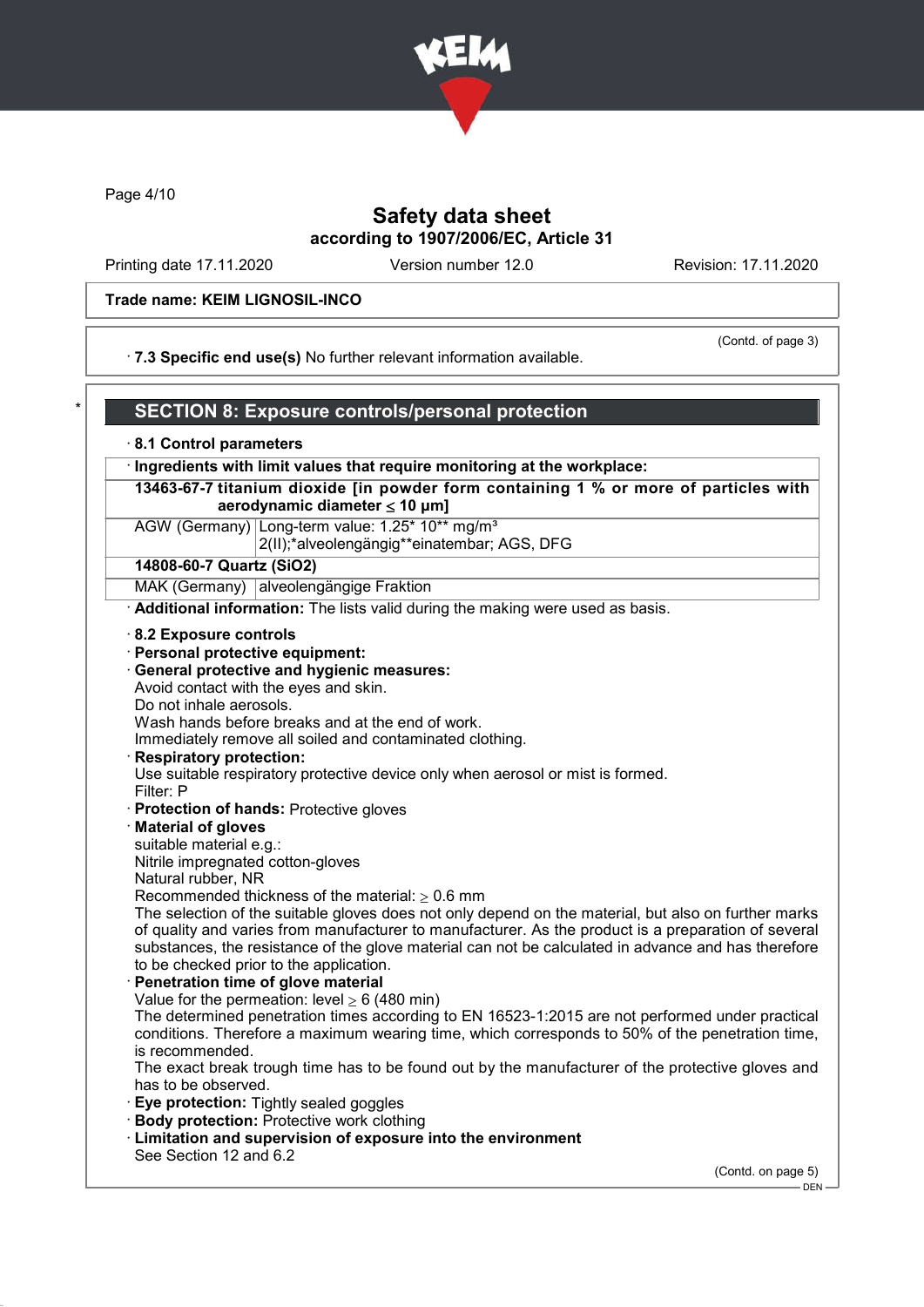

Page 5/10

# Safety data sheet according to 1907/2006/EC, Article 31

Printing date 17.11.2020 Version number 12.0 Revision: 17.11.2020

### Trade name: KEIM LIGNOSIL-INCO

(Contd. of page 4)

No further relevant information available.

| <b>SECTION 9: Physical and chemical properties</b>                                      |                                               |  |  |  |
|-----------------------------------------------------------------------------------------|-----------------------------------------------|--|--|--|
| 9.1 Information on basic physical and chemical properties<br><b>General Information</b> |                                               |  |  |  |
| · Appearance:<br>$\cdot$ Form:                                                          | Fluid                                         |  |  |  |
| · Colour:                                                                               | Different, according to colouring.            |  |  |  |
| · Odour:                                                                                | <b>Odourless</b>                              |  |  |  |
| Odour threshold:                                                                        | Not determined                                |  |  |  |
| · pH-value at 20 °C:                                                                    | $~11*$                                        |  |  |  |
|                                                                                         |                                               |  |  |  |
| Change in condition<br>· Melting point/freezing point:                                  | $\sim$ 0 °C                                   |  |  |  |
| Initial boiling point and boiling range: ~100 °C                                        |                                               |  |  |  |
|                                                                                         |                                               |  |  |  |
| · Flash point:                                                                          | Not applicable                                |  |  |  |
| · Flammability (solid, gas):                                                            | Not applicable                                |  |  |  |
| · Ignition temperature:                                                                 | Not determined                                |  |  |  |
| · Decomposition temperature:                                                            | Not determined                                |  |  |  |
| · Auto-ignition temperature:                                                            | Product is not selfigniting.                  |  |  |  |
| <b>Explosive properties:</b>                                                            | Product does not present an explosion hazard. |  |  |  |
| <b>Explosion limits:</b>                                                                |                                               |  |  |  |
| · Lower:                                                                                | Not applicable                                |  |  |  |
| · Upper:                                                                                | Not applicable                                |  |  |  |
| Oxidising properties:                                                                   | Not applicable                                |  |  |  |
| · Vapour pressure at 20 °C:                                                             | ~23 hPa                                       |  |  |  |
| · Density at 20 °C:                                                                     | 1.2-1.4* $g/cm3$                              |  |  |  |
| · Relative density                                                                      | Not determined                                |  |  |  |
| · Vapour density                                                                        | Not applicable.                               |  |  |  |
| <b>Evaporation rate</b>                                                                 | Not determined.                               |  |  |  |
| · Solubility in / Miscibility with                                                      |                                               |  |  |  |
| · water:                                                                                | Miscible                                      |  |  |  |
| · Partition coefficient: n-octanol/water: Not applicable                                |                                               |  |  |  |
| · Viscosity:                                                                            |                                               |  |  |  |
| Dynamic at 20 °C:                                                                       | 400-600* mPas                                 |  |  |  |
| · Kinematic:                                                                            | Not determined                                |  |  |  |
|                                                                                         | (Contd. on page 6)                            |  |  |  |

DEN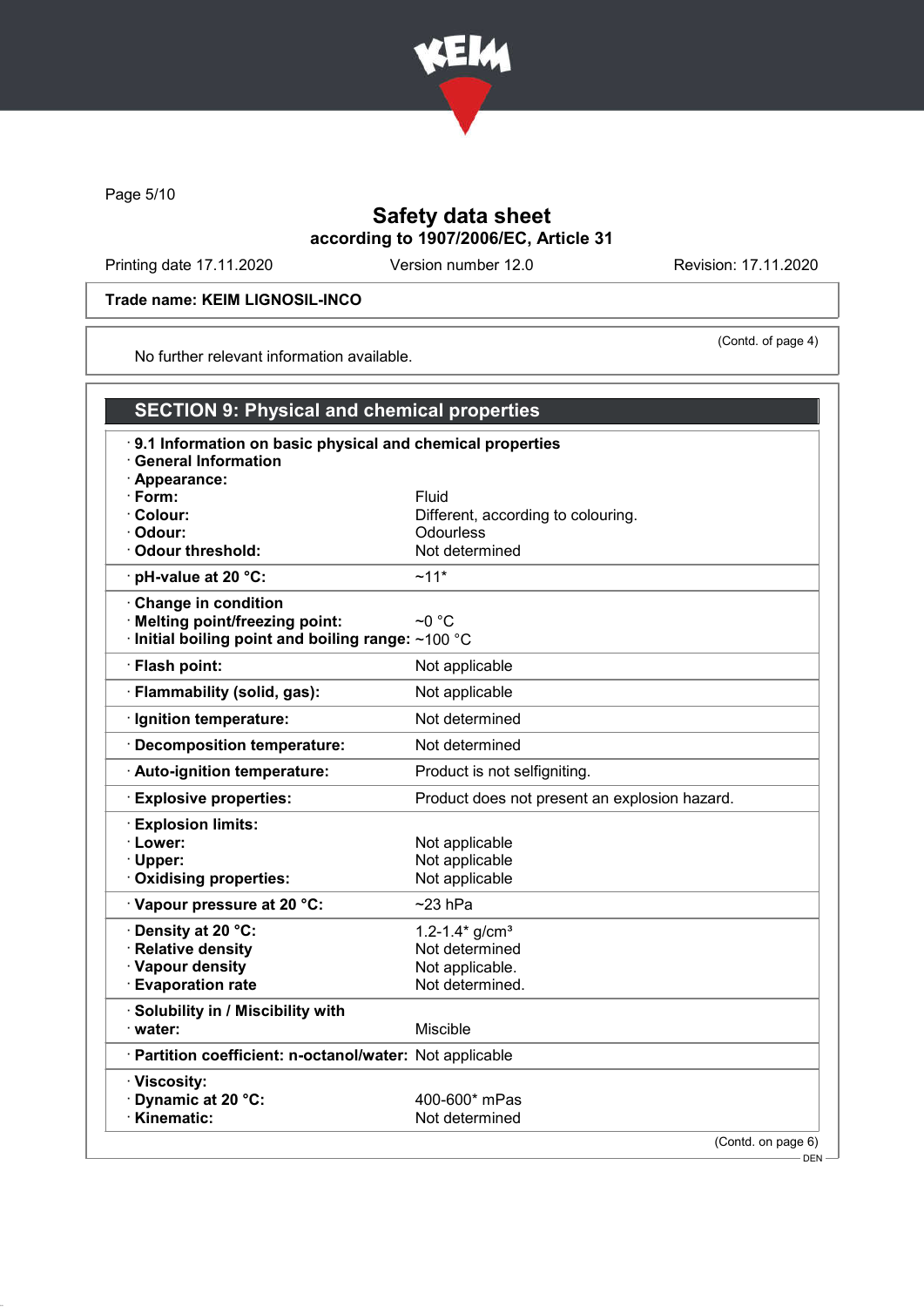

Page 6/10

# Safety data sheet according to 1907/2006/EC, Article 31

Printing date 17.11.2020 Version number 12.0 Revision: 17.11.2020

(Contd. of page 5)

#### Trade name: KEIM LIGNOSIL-INCO

· 9.2 Other information \* The values are for freshly produced material and may change with the time.

### SECTION 10: Stability and reactivity

- · 10.1 Reactivity No further relevant information available.
- · 10.2 Chemical stability Stable under normal conditions of storage and use.
- · Thermal decomposition / conditions to be avoided:
- No decomposition if used according to specifications.
- · 10.3 Possibility of hazardous reactions No dangerous reactions known.
- · 10.4 Conditions to avoid No further relevant information available.
- · 10.5 Incompatible materials: Acids
- · 10.6 Hazardous decomposition products:

No hazardous decomposition products if stored and handled as prescribed.

### **SECTION 11: Toxicological information**

- · 11.1 Information on toxicological effects
- · Acute toxicity Based on available data, the classification criteria are not met.

· LD/LC50 values relevant for classification:

13463-67-7 titanium dioxide [in powder form containing 1 % or more of particles with aerodynamic diameter < 10 uml

|                                        |                          | Inhalative $ ATE \text{ mix } (4h)   > 5 \text{ mg/l } (inhalation)$ |
|----------------------------------------|--------------------------|----------------------------------------------------------------------|
|                                        | ATE mix                  | $>2,000$ mg/kg (dermal)                                              |
|                                        |                          | $>2,000$ mg/kg (orally)                                              |
|                                        | <b>NOAEL</b>             | 3,500 mg/kg /Oral (rat) (90d)                                        |
| 1312-76-1 Silicic acid, potassium salt |                          |                                                                      |
| Oral                                   | LD50                     | >5,000 mg/kg (rat) (OECD 401)                                        |
| Dermal                                 | LD50                     | >5,000 mg/kg (rat) (OECD 402)                                        |
| Inhalative   LC50/4 h                  |                          | $>5$ mg/l (rat)                                                      |
|                                        | Primary irritant effect: |                                                                      |
|                                        |                          |                                                                      |

· Skin corrosion/irritation Frequent persistent contact with the skin may cause skin irritation.

· Serious eye damage/irritation

In case of longer exposure, slightly irritating effect to the eyes is possible.

· during inhalation: Irritant effect possible.

- · during swallowing: Irritant effect possible
- · Respiratory or skin sensitisation Based on available data, the classification criteria are not met.
- Other information (about experimental toxicology):

Experimental analysis are not available.

The product was not tested. The statements on toxicology have been derived from the properties of the individual components.

(Contd. on page 7)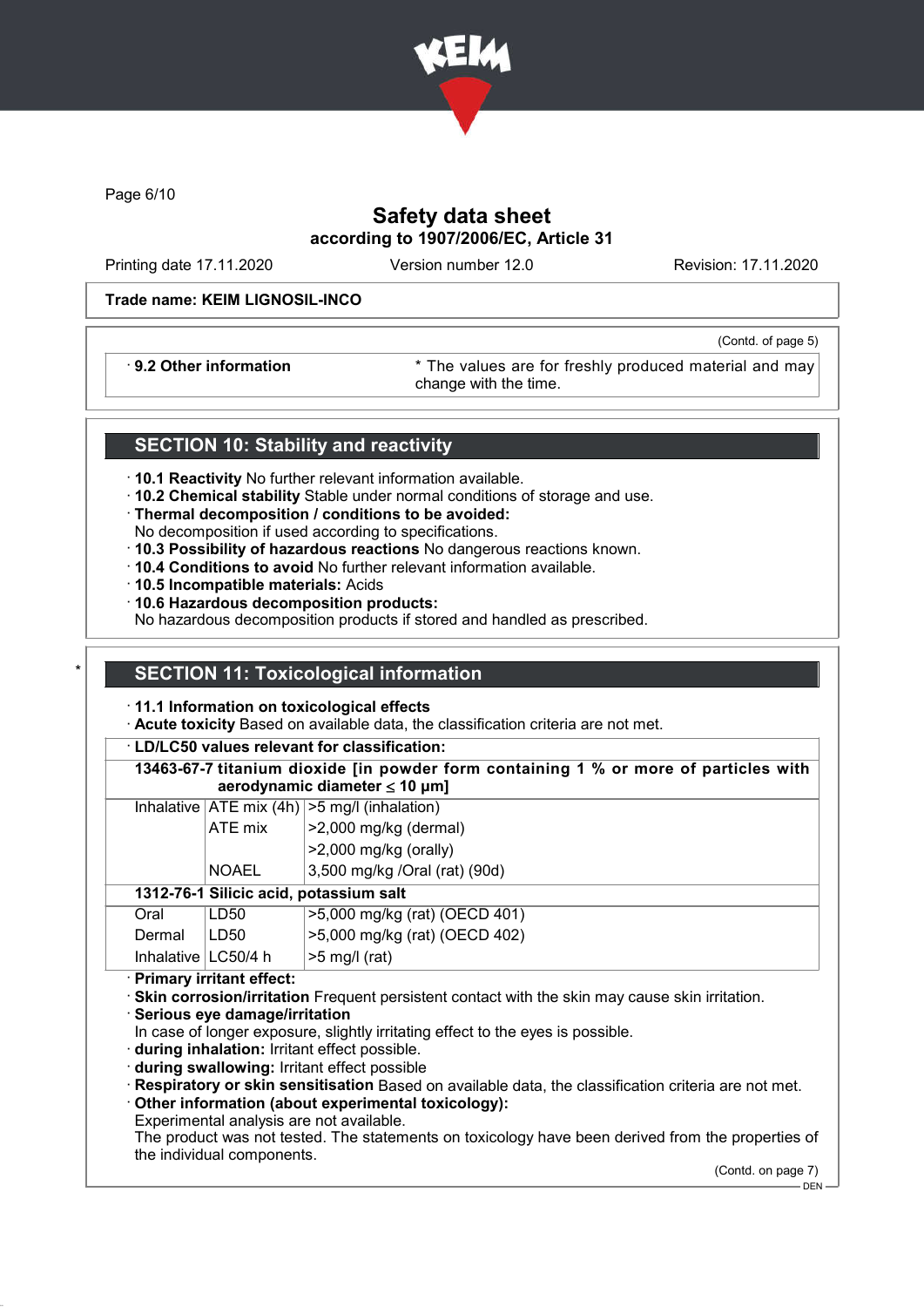

Page 7/10

# Safety data sheet according to 1907/2006/EC, Article 31

Printing date 17.11.2020 Version number 12.0 Revision: 17.11.2020

#### Trade name: KEIM LIGNOSIL-INCO

### (Contd. of page 6)

### · Repeated dose toxicity

13463-67-7 titanium dioxide [in powder form containing 1 % or more of particles with aerodynamic diameter  $\leq 10 \mu m$ ]

Inhalative  $NOAEC$  10 mg/m<sup>3</sup> (rat) (90d)

· CMR effects (carcinogenity, mutagenicity and toxicity for reproduction) Not applicable

· Germ cell mutagenicity Based on available data, the classification criteria are not met.

· Carcinogenicity Based on available data, the classification criteria are not met.

· Reproductive toxicity Based on available data, the classification criteria are not met.

· STOT-single exposure Based on available data, the classification criteria are not met.

· STOT-repeated exposure Based on available data, the classification criteria are not met.

· Aspiration hazard Based on available data, the classification criteria are not met.

# **SECTION 12: Ecological information**

### · 12.1 Toxicity

|                                                                                                                            | Aquatic toxicity:                                                                                  |                                                                                         |  |  |  |
|----------------------------------------------------------------------------------------------------------------------------|----------------------------------------------------------------------------------------------------|-----------------------------------------------------------------------------------------|--|--|--|
| 13463-67-7 titanium dioxide [in powder form containing 1 % or more of particles with<br>aerodynamic diameter $\leq 10$ µm] |                                                                                                    |                                                                                         |  |  |  |
|                                                                                                                            | <b>NOEC</b>                                                                                        | $\geq$ 100,000 mg/kg (sediment fresh water)                                             |  |  |  |
|                                                                                                                            | <b>EC50</b>                                                                                        | >100 mg/kg (freshwater alga) (OECD 201)                                                 |  |  |  |
|                                                                                                                            | <b>EC 50</b>                                                                                       | >10,000 mg/l (algae) (ISO 10253)                                                        |  |  |  |
|                                                                                                                            | <b>LC 50</b>                                                                                       | >10,000 mg/l (marine fish) (OECD 203)                                                   |  |  |  |
|                                                                                                                            |                                                                                                    | >1,000 mg/l (freshwater fish) (EPA-540/9-85-006)                                        |  |  |  |
|                                                                                                                            |                                                                                                    | >1,000 mg/l (daphnia) (OECD 202)                                                        |  |  |  |
| 1312-76-1 Silicic acid, potassium salt                                                                                     |                                                                                                    |                                                                                         |  |  |  |
|                                                                                                                            | <b>NOEC</b>                                                                                        | $>1$ mg/l (fish)                                                                        |  |  |  |
|                                                                                                                            |                                                                                                    | >1 mg/l (invertebrates)                                                                 |  |  |  |
|                                                                                                                            | EC 50/48h                                                                                          | >100 mg/l (daphnia) (OECD 202)                                                          |  |  |  |
|                                                                                                                            |                                                                                                    | EC 50/72 h $>100$ mg/l (algae)                                                          |  |  |  |
|                                                                                                                            |                                                                                                    | LC 50/96 h   > 100 mg/l (fish) (DIN EN ISO 7346-2)                                      |  |  |  |
|                                                                                                                            | EC <sub>0</sub>                                                                                    | >1,000 mg/l (activated sludge) (30min)                                                  |  |  |  |
| · 12.2 Persistence and degradability No further relevant information available.                                            |                                                                                                    |                                                                                         |  |  |  |
|                                                                                                                            |                                                                                                    | 12.3 Bioaccumulative potential No further relevant information available.               |  |  |  |
|                                                                                                                            |                                                                                                    | . 12.4 Mobility in soil No further relevant information available.                      |  |  |  |
|                                                                                                                            | · Additional ecological information:<br>· AOX-indication:                                          |                                                                                         |  |  |  |
|                                                                                                                            | Due to the substance of content which do not include organic jointed halogens, the product can not |                                                                                         |  |  |  |
|                                                                                                                            |                                                                                                    | take influence on the AOX-load of the waste water.                                      |  |  |  |
|                                                                                                                            |                                                                                                    | According to the formulation contains the following heavy metals and compounds from the |  |  |  |
|                                                                                                                            | EU guideline NO. 2006/11/EC:                                                                       |                                                                                         |  |  |  |
|                                                                                                                            | The product contains TiO2.                                                                         |                                                                                         |  |  |  |

(Contd. on page 8) DEN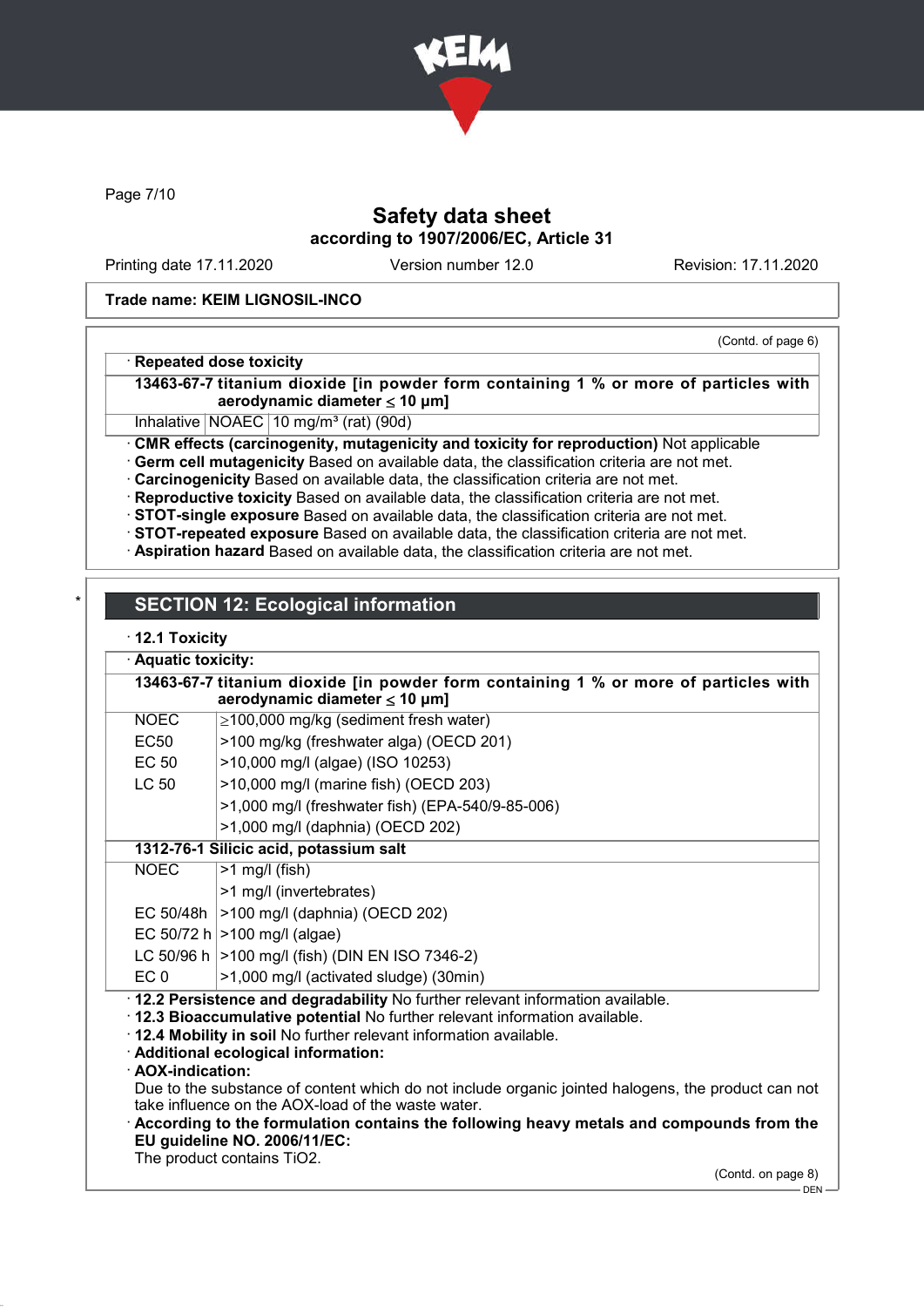

Page 8/10

# Safety data sheet according to 1907/2006/EC, Article 31

Printing date 17.11.2020 Version number 12.0 Revision: 17.11.2020

(Contd. of page 7)

DEN

#### Trade name: KEIM LIGNOSIL-INCO

#### · General notes:

The statements on ecotoxicology have been derived from the properties of the individual components.

Do not allow product to reach ground water, water course or sewage system.

At present there are no ecotoxicological assessments.

Water hazard class 1 (German Regulation) (Self-assessment): slightly hazardous for water

#### · 12.5 Results of PBT and vPvB assessment

· PBT: Not applicable

· vPvB: Not applicable

· 12.6 Other adverse effects No further relevant information available.

### SECTION 13: Disposal considerations

#### · 13.1 Waste treatment methods

**Recommendation** 

Disposal must be made according to official regulations.

Must not be disposed with household garbage. Do not allow product to reach sewage system.

· European waste catalogue

08 01 12 waste paint and varnish other than those mentioned in 08 01 11

· Uncleaned packaging:

· Recommendation: Disposal must be made according to official regulations.

· Recommended cleansing agents: Water, if necessary with cleansing agents.

# SECTION 14: Transport information

| $\cdot$ 14.1 UN-Number<br>· ADR, IMDG, IATA                                | Void           |                    |
|----------------------------------------------------------------------------|----------------|--------------------|
| 14.2 UN proper shipping name<br>· ADR, IMDG, IATA                          | Void           |                    |
| 14.3 Transport hazard class(es)                                            |                |                    |
| · ADR, IMDG, IATA<br>· Class                                               | Void           |                    |
| 14.4 Packing group<br>· ADR, IMDG, IATA                                    | Void           |                    |
| $\cdot$ 14.5 Environmental hazards:<br>· Marine pollutant:                 | No.            |                    |
| 14.6 Special precautions for user                                          | Not applicable |                    |
| 14.7 Transport in bulk according to Annex II<br>of Marpol and the IBC Code | Not applicable |                    |
|                                                                            |                | (Contd. on page 9) |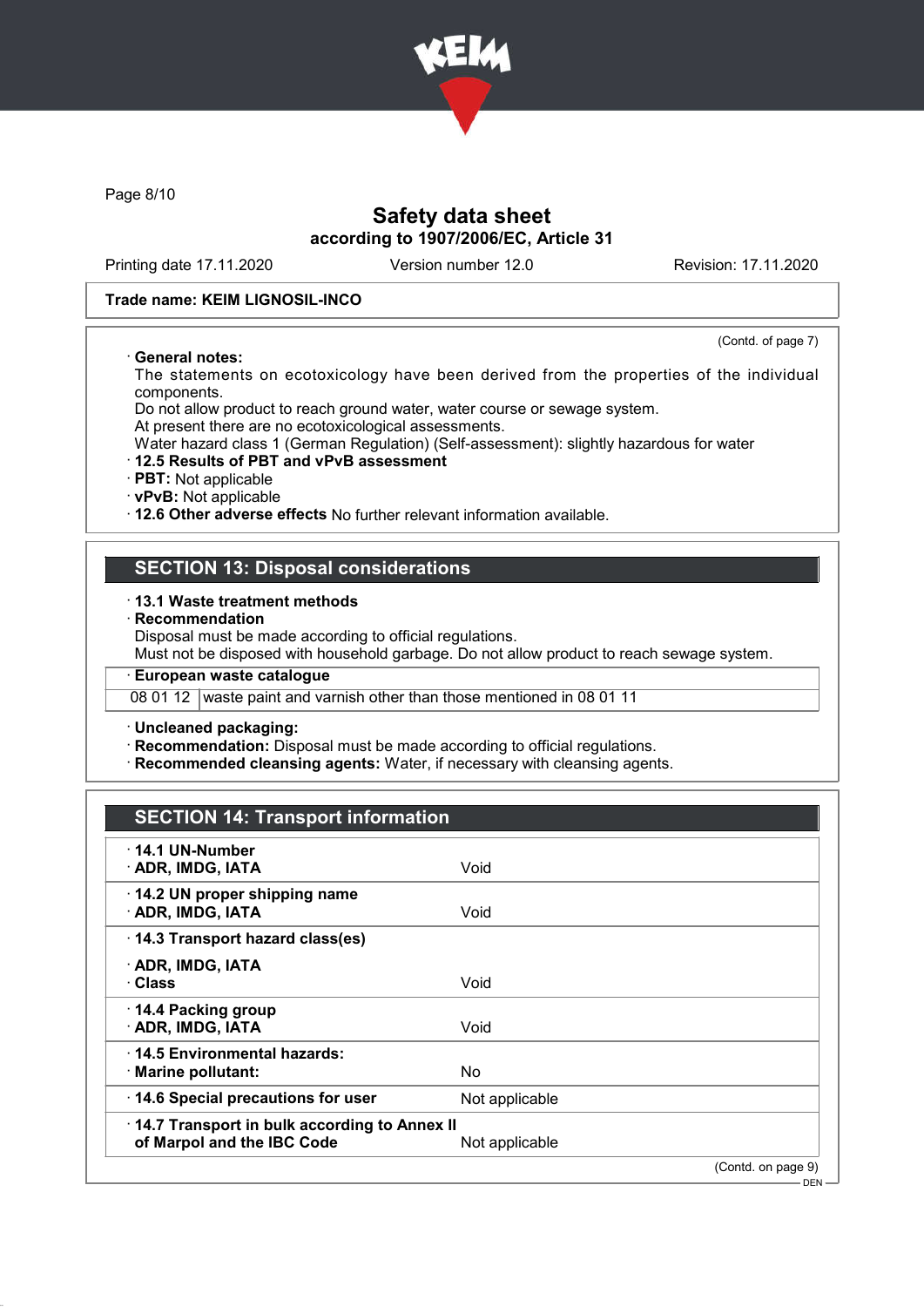

Page 9/10

# Safety data sheet according to 1907/2006/EC, Article 31

Printing date 17.11.2020 Version number 12.0 Revision: 17.11.2020

(Contd. of page 8)

#### Trade name: KEIM LIGNOSIL-INCO

· Transport/Additional information: No dangerous good in sense of these transport

regulations.

· UN "Model Regulation": Void

# **SECTION 15: Regulatory information**

- · 15.1 Safety, health and environmental regulations/legislation specific for the substance or mixture
- · Labelling according to Regulation (EC) No 1272/2008
- For information on labelling please refer to section 2 of this document.
- · Directive 2012/18/EU
- · Named dangerous substances ANNEX I None of the ingredients is listed.
- · DIRECTIVE 2011/65/EU on the restriction of the use of certain hazardous substances in electrical and electronic equipment – Annex II

None of the ingredients is listed.

· National regulations:

· Waterhazard class: Water hazard class 1 (Self-assessment): slightly hazardous for water.

- · Other regulations, limitations and prohibitive regulations
- · Substances of very high concern (SVHC) according to REACH, Article 57 Not applicable · Product-Code/Giscode: BSW40
- · 15.2 Chemical safety assessment: A Chemical Safety Assessment has not been carried out.

# **SECTION 16: Other information**

This information is based on our present knowledge. However, this shall not constitute a guarantee for any specific product features and shall not establish a legally valid contractual relationship.

#### **Relevant phrases**

H315 Causes skin irritation.

H319 Causes serious eye irritation.

H351 Suspected of causing cancer.

- · Department issuing SDS: KEIMFARBEN Germany, Product safety department
- Abbreviations and acronyms: ADR: Accord européen sur le transport des marchandises dangereuses par Route (European Agreement concerning the International Carriage of Dangerous Goods by Road) IMDG: International Maritime Code for Dangerous Goods IATA: International Air Transport Association GHS: Globally Harmonised System of Classification and Labelling of Chemicals EINECS: European Inventory of Existing Commercial Chemical Substances ELINCS: European List of Notified Chemical Substances CAS: Chemical Abstracts Service (division of the American Chemical Society) TRGS: Technische Regeln für Gefahrstoffe (Technical Rules for Dangerous Substances, BAuA, Germany) LC50: Lethal concentration, 50 percent LD50: Lethal dose, 50 percent PBT: Persistent, Bioaccumulative and Toxic

(Contd. on page 10)